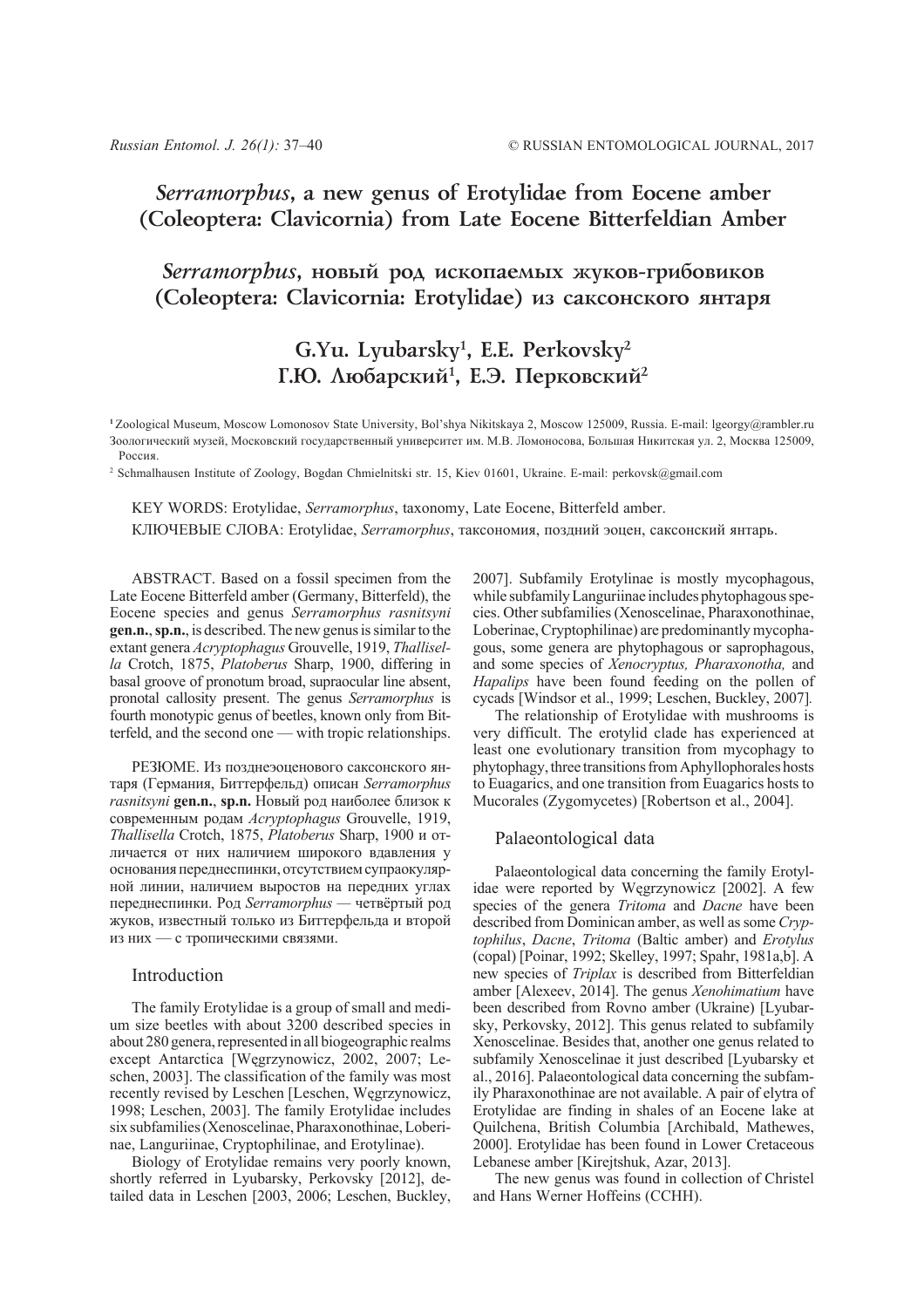Photographs were taken at the Schmalhausen Institute of Zoology (Kiev) by the Vitaly Yu. Nazarenko and second author at the microscope Leica MZ 16.

### Identification of the fossil

This specimen is apparently refers to the tribe Thallisellini Sen Gupta, 1968 [characters of Thallisellini by Leschen, 2003]: antennal insertion hidden in dorsal view; antennal club 3-segmented; supraocular line absent; anterior angles of pronotum well developed; procoxal cavity open behind; tibial spurs poorly developed, tarsal shelf absent. The tribe Thallisellini included genera (all Neotropical) *Acryptophagus* (1 species), *Platoberus* (10 species), *Pseudhapalips* (1 species), *Thallisella* (13 species).

#### Taxonomy

Order Coleoptera Superfamily Cucujoidea Latreille, 1802 Family Erotylidae Latreille, 1802 Subfamily Languriinae Crotch, 1873 Tribe Thallisellini Sen Gupta, 1968

#### *Serramorphus* **gen.n.** Figs 1–4.

Type species: *Serramorphus rasnitsyni* **sp.n.**

ETYMOLOGY. The genus name is grammatically masculine. The form of pronotum of the genus is strongly serrated and similar to pronotum at *Henotimorphus* Lyubarsky, 1987 (Cryptophagidae), therefore the name it reminds us of this.

DIAGNOSIS. Frontoclypeal suture present. Genal spines present. Antennal insertion not exposed in dorsal view. Antenna with 11 antennomeres and a 3-segmented club. Antenna long and reaching beyond middle of pronotum. Antennal club weakly flattened. Supraocular line absent.

Anterior angles of pronotum well developed, with tooth. Lateral margin of pronotum sinuous, with teeth. Dorsal punctation depressed and dense, with short pubescence. Pronotal pits absent. Procoxal cavity open behind. Width of mesoventral process narrower than mesocoxa. Submesocoxal lines absent. Tarsi without lobes beneath. Tibial spurs not visible (or absent, or poorly developed).

Tarsal structure slightly noticeable, tarsal formula seemingly 5-5-5. Length of tarsomere 1 equal to tarsomere 2.

Scutellum transverse. Elytral punctation striate. Elytra narrowly explanate. Humeral spine absent. Epipleuron complete to apex of elytron.

Abdominal ventrites 1 and 2 free.

Externally may be confused with some members of the genus *Dapsa* Latreille, 1829, however, there are clear differences [Audisio, De Biase, 1996]. Audisio and De Biase [1996] concluded that the genus *Dapsa* based on the following characters: more or less distinctly curved median connection between caudal mesocoxal marginal lines; elytral margins not visible from above; elytra disorderly punctured. New taxon has different characters. Pronotum close similar to genus *Henotimorphus*.

#### *Serramorphus rasnitsyni* **sp.n.** Figs 1–4.

MATERIAL. Holotype: CCHH 26-4, Bitterfeld, Late Eocene. Type disposal: Material and types will be deposited at the amber collection of Senckenberg Deutsches Entomologisches Institut Müncheberg (SDEI), Germany. Collection code: CCHH.

DESCRIPTION. Body elongate-oval, length 2.8 mm. Head and pronotum with very short hairs. Size of eye less than half length of head. Diameter of facet equal to 0.001 mm. Shape of eye hemispherical. Punctuation of head: punctures medium in size, distance between neighbouring punctures equal to one diameter of puncture.

Pronotal width to length ratio 1.7. Width of pronotum greater than its length, not narrower than the combined width of the elytra. Anterior margin of pronotum without deep excavation, only slightly sinuated. Lateral margins are slightly narrowed apically and basally. Punctuation with mediumsize punctures, the distance between them is one diameter of puncture. Length of pronotum relative to length of elytra 0.4. Posterior angles right, basal edge sinuated. Basal groove pronounced, wide. Middle coxae close together, posterior coxae separated from each other by a distance of more than 1 diameter coxa. Pronotal carina relatively thick.

Legs slender, length of posterior tarsus shorter than length of posterior tibia. Legs slender, tarsi with long segments without lobes, tarsal formula 5-5-5. At the apical joint of two slender large claws without processes.

Elytral pubescence short, rare, accumbent. Length of hair less than breadth of scutellum. Elytra covered by closely spaced rows of punctures, distance between neighbouring punctures equal to one diameter of puncture, points longitudinally elongated. Points on pronotum less than on disc of elytra.

Elytral length 1.4 times greater than width. Tooth on schoulder absent. Sutural stria extending beyond the middle of the disk. Epipleuron visible from above.

DISTRIBUTION. This is the first discovery of an exotic erotylid genus in Europe in the fossil state. Previous findings belonged to genera with a much broader distributional relationships. But Thallisellini occurs in Neotropic realm.

The fauna of Bitterfeld, like other Late Eocene ambers, is dominated by Holarctic elements; thus, in the well-studied and representative collection of Saxon amber, Holarctic species dominate in the number of specimens which is twice that of tropical species, although the number of Holarctic species is lower [Perkovsky, 2016]. Bitterfeld amber occupies an intermediate position between the Baltic amber from Gdańsk Bay and southern Danish and Rovno ambers in the ratio of the Holarctic and tropical species. By studing isotopic results are broadly representative of both deposits, Wolfe et al. [2016] predict that Bitterfeld amber should contain a greater overall proportion of warm stenothermous arthropods relative to Baltic amber. Therefore, the finding of the representative of Thalisellini in Bitterfeld amber as well as former finding phalacrid *Neolitochropus* Lyubarsky et Perkovsky, 2016 from tropical group are additional arguments that support this hypothesis.

The new species is the 15<sup>th</sup> species of beetles known from Bitterfeld amber, and 7<sup>th</sup> known only from Bitterfeld [Alekseev, 2015]. The genus *Serramorphus* **gen.n.** is the fourth monotypic genus of beetles known only from Bitterfeld amber (the other two genera belong to long-horned beetles, and shining flower beetles).

BIOLOGY. On the biology of the tribe Thallisellini little is known. Species of *Platoberus* appear to be commonly collected in rotting vegetation and leaf litter and *Thallisella* is primarily associated with live vegetation. Members of *Acryptophagus* have been taken by beating vegetation.

Although reliable data on biology of *Serramorphus* **gen.n.** are absent, an analysis of some structural features of the beetle allows to make some conclusions. If reconstruction of [Leschen, Buckley, 2007] of the primary diet of Erotylidae is true,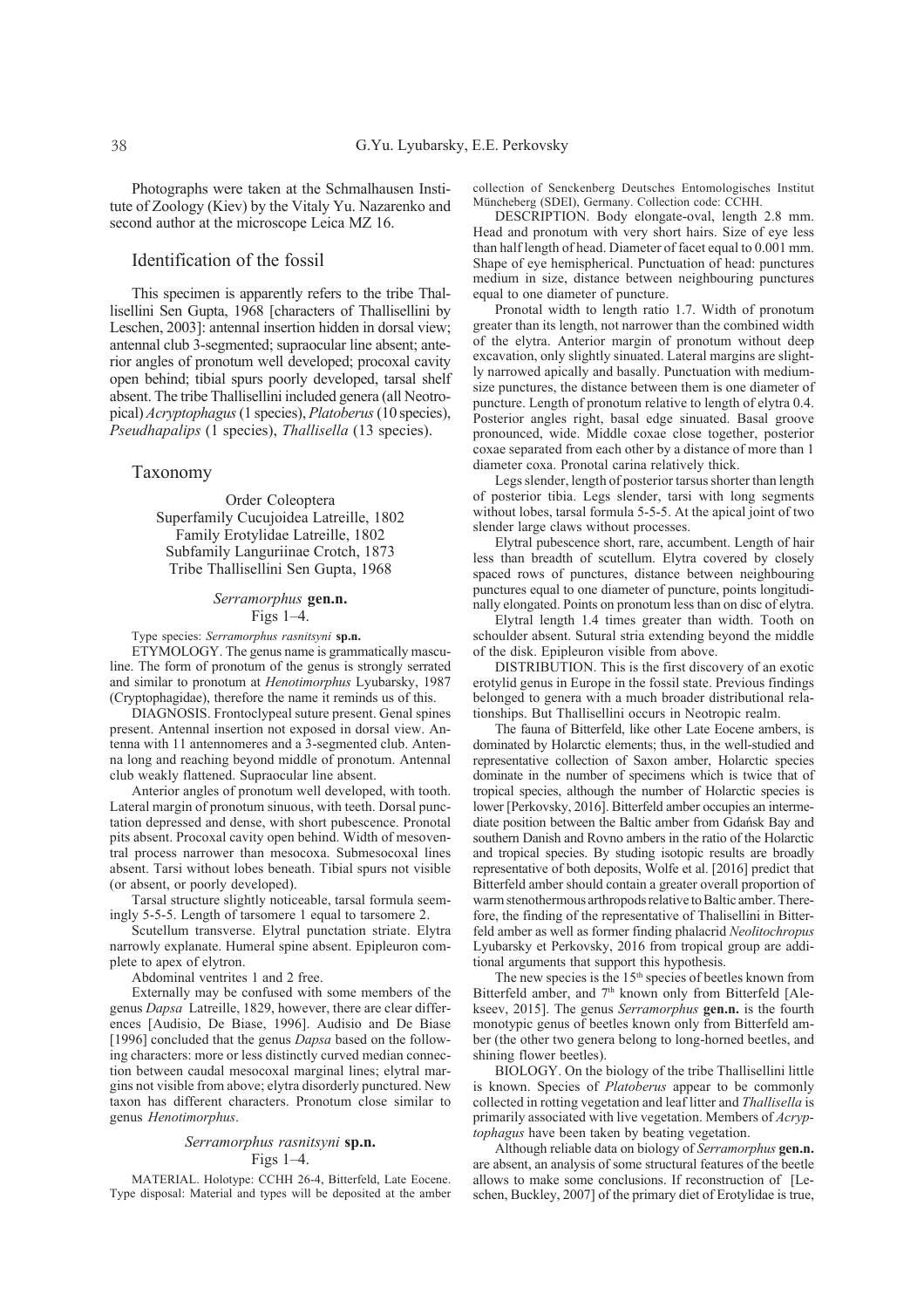

Figs. 1–3. Holotype *Serramorphus rasnitsyni* **gen.n.**, **sp.n.**, dorsal habitus, photo: 1 — dosal view; 2 — ventral view; 3 — ventral view, detailed, lateral margin of pronotum*.*

Рис. 1–3. Голотип *Serramorphus rasnitsyni* **gen.n.**, **sp.n.**, фотография: 1 — сверху; 2 — снизу; 3 — снизу, детально боковой край переднеспинки*.*